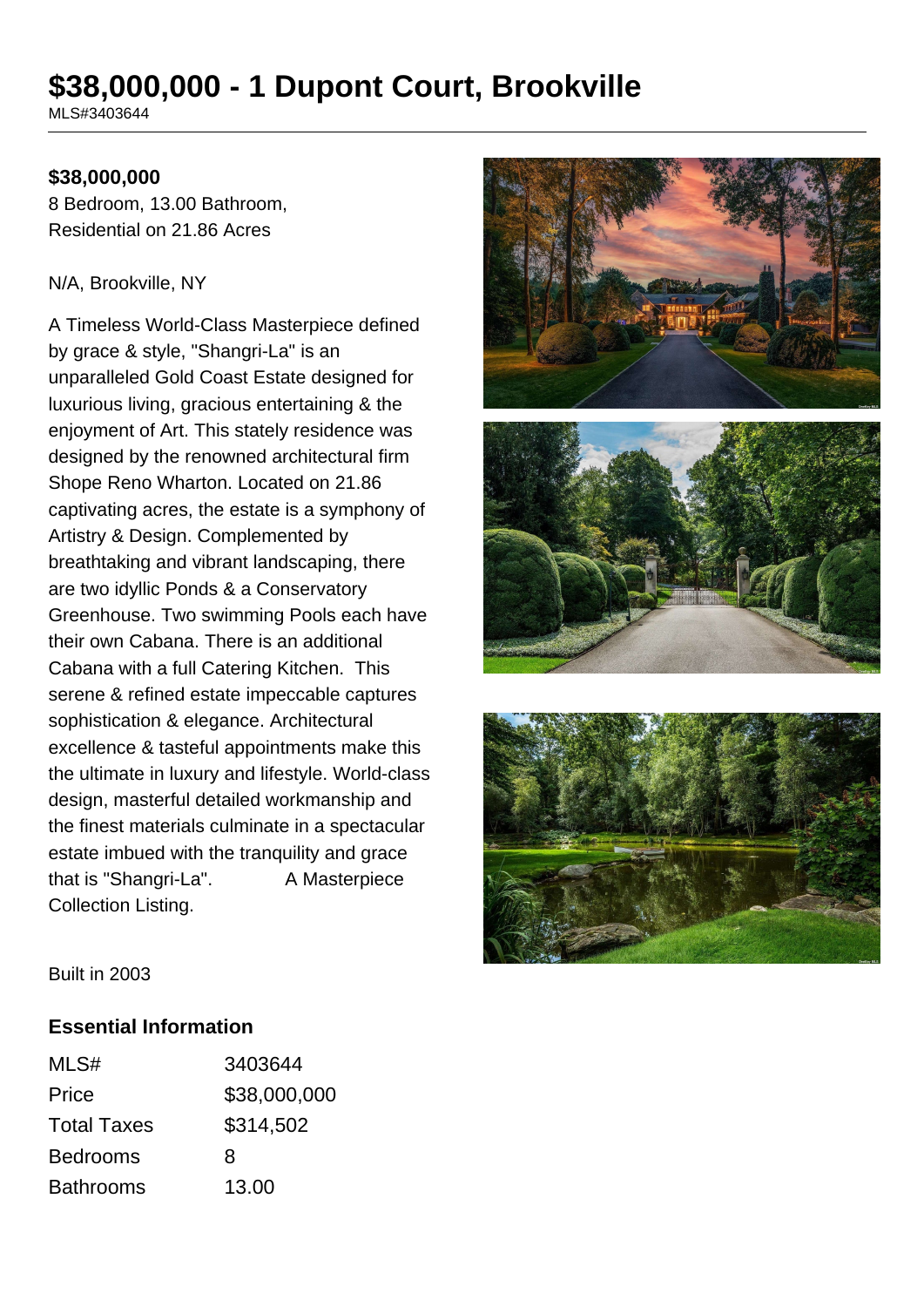| <b>Full Baths</b>         | 9                              |  |
|---------------------------|--------------------------------|--|
| <b>Half Baths</b>         | 4                              |  |
| Lot Square Footage952,222 |                                |  |
| Acres                     | 21.86                          |  |
| <b>Year Built</b>         | 2003                           |  |
| <b>Type</b>               | Residential                    |  |
| Sub-Type                  | <b>Single Family Residence</b> |  |
| <b>Style</b>              | Estate                         |  |
| <b>Status</b>             | Active                         |  |

# **Community Information**

| Address      | 1 Dupont Court    |
|--------------|-------------------|
| Subdivision  | N/A               |
| City         | <b>Brookville</b> |
| County       | Nassau            |
| <b>State</b> | NΥ                |
| Zip Code     | 11545             |

# **Amenities**

| Parking    | Private, Other |
|------------|----------------|
| Garages    | Private, Other |
| View       | Panoramic      |
| Waterfront | Pond           |
| Has Pool   | Yes            |
| Pool       | Inground Pool  |

# **Interior**

| <b>Interior Features</b> | Master Downstairs, Cathedral Ceiling(s), Den/Family Room, Eat-in |  |  |  |
|--------------------------|------------------------------------------------------------------|--|--|--|
|                          | Kitchen, Elevator, Exercise Room, Formal Dining Room, Entrance   |  |  |  |
|                          | Foyer, Granite Counters, Guest Quarters, Home Office, Marble     |  |  |  |
|                          | Countertops, Master Bath, Powder Room, Storage, Wet Bar          |  |  |  |
| Heating                  | Natural Gas, Forced Air                                          |  |  |  |
| Cooling                  | <b>Central Air</b>                                               |  |  |  |
| Fireplace                | Yes                                                              |  |  |  |
| # of Fireplaces          | 8                                                                |  |  |  |
| Has Basement             | Yes                                                              |  |  |  |
| <b>Basement</b>          | Finished, Full                                                   |  |  |  |

## **Exterior**